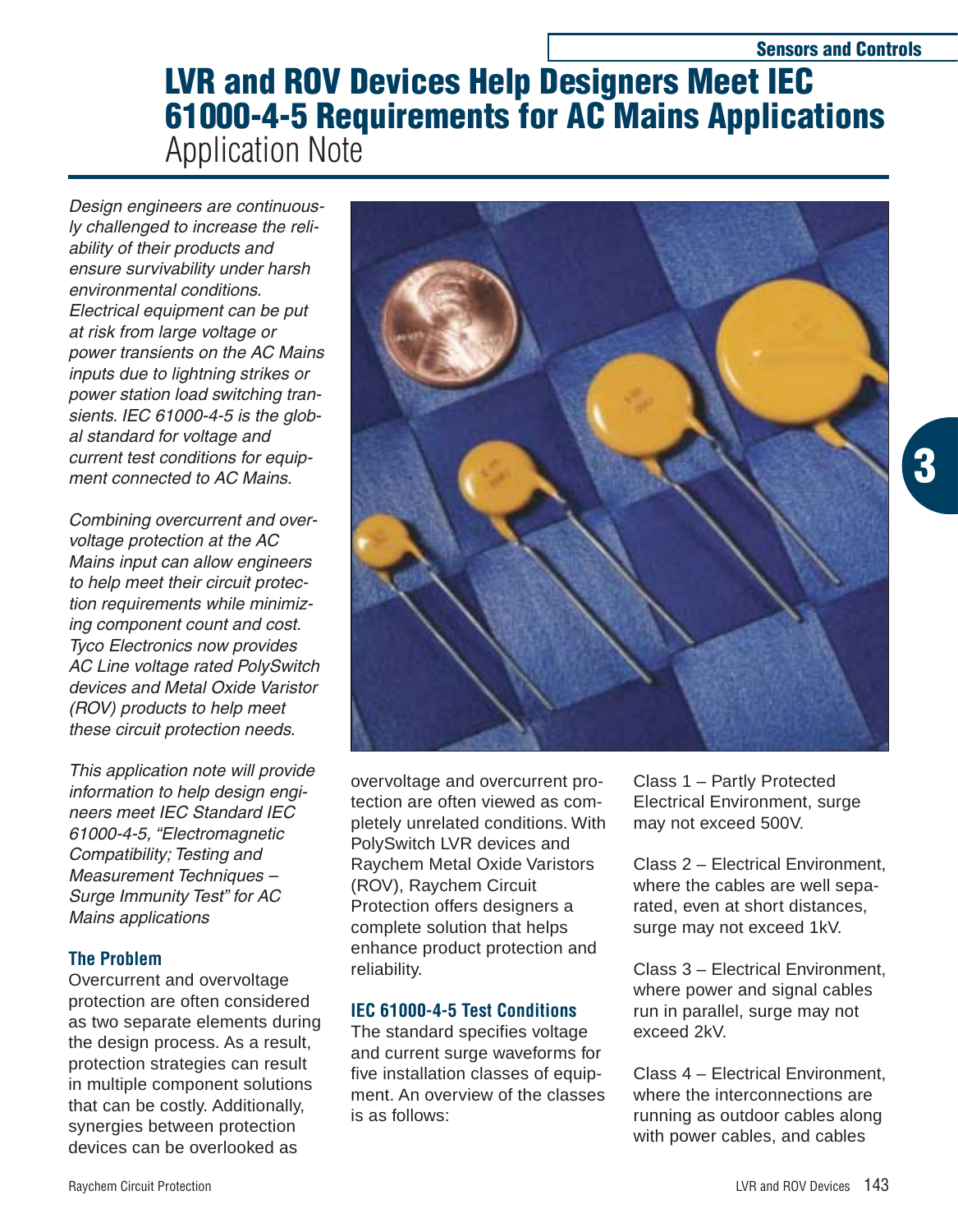**Table 1. Selection of Test Levels (Depending Upon Installation Conditions)**

| <b>Test Levels</b>           |                                             |                            |  |  |
|------------------------------|---------------------------------------------|----------------------------|--|--|
| <b>Installation</b><br>class | <b>Power Supply</b><br><b>Coupling mode</b> |                            |  |  |
|                              | Line to Line<br>kV                          | <b>Line to Earth</b><br>kV |  |  |
| N                            | <b>NA</b>                                   | <b>NA</b>                  |  |  |
|                              | <b>NA</b>                                   | 0.5                        |  |  |
| 2                            | 0.5                                         | 1.0                        |  |  |
| 3                            | 1.0                                         | 2.0                        |  |  |
|                              | 2.0                                         | 4.0                        |  |  |
| 5                            |                                             |                            |  |  |

<sup>1</sup> Depends on the class of the local power supply system.

The surges (and test generators) related to the different classes are as in the following: Class 1 to 5: 1.2/50µs open circuit (8/20µs short circuit)

are used for both electronic and electric circuits, surge may not exceed 4kV.

**3**

Class 5 – Electrical Environment, for electronic equipment connected to overhead power lines in a non-densely populated area, without a widespread earthing system, surge may not exceed 4kV.

Equipment for AC Mains applications is tested for surge immunity using a combination wave having a voltage waveform with 1.2usec rise and 50usec fall times and a current waveform having 8usec rise and 20usec fall times for all installation classes. Different rise and fall times exist for some telecom/datacom applications but all AC Mains applications are tested to the combination wave described above. Table 1 defines the test conditions for each class.

## **The Solution Circuit Design**

Raychem Circuit Protection's PolySwitch LVR overcurrent and ROV overvoltage devices offer a unique solution to help electronic equipment survive the harsh AC

Mains environments and pass the tests specified in IEC 61000- 4-5. Because the LVR devices are rated for operation up to  $265V_{\rm acc}$ , they can be combined directly with the ROV overvoltage protection devices in the AC Mains input lines. A typical installation is shown in Figure 1.

#### **Layout Considerations**

Placement of the LVR and ROV devices is not critical to their performance if there are significant layout constraints and the devices are chosen correctly. However, if the geometry allows, placing the LVR device adjacent to the ROV device can help protect the ROV device in extended overload conditions by transferring heat to the LVR device and causing it to trip faster.

Conditions which would cause any ROV device to remain

clamped and conducting current can eventually result in overtemperature failure of the ROV. While not directly applicable to passing IEC 61000-4-5 tests, placing the LVR device in thermal proximity to the ROV device can cause the LVR device to trip faster, limit the current through the ROV and thus helping to protect it in continuous overload conditions. Taping the devices together may be required to achieve sufficient thermal transfer.

### **Device Selection**

The LVR and ROV devices chosen for a particular application will depend on the IEC 61000-4-5 class rating for the equipment as well as the operating conditions of the equipment itself.

When selecting an LVR device, the primary consideration will be to match the hold current rating of the LVR device to the primary current drawn by the electrical equipment under normal operating conditions. The installation class will not affect the selection of an LVR device as all devices are rated to  $265V_{AC}$ . LVR devices are not recommended in applications where they will be operated beyond their maximum ratings. Therefore, when using an LVR device in a Class 5 application, it should be protected by a series resistance or an ROV device in parallel.